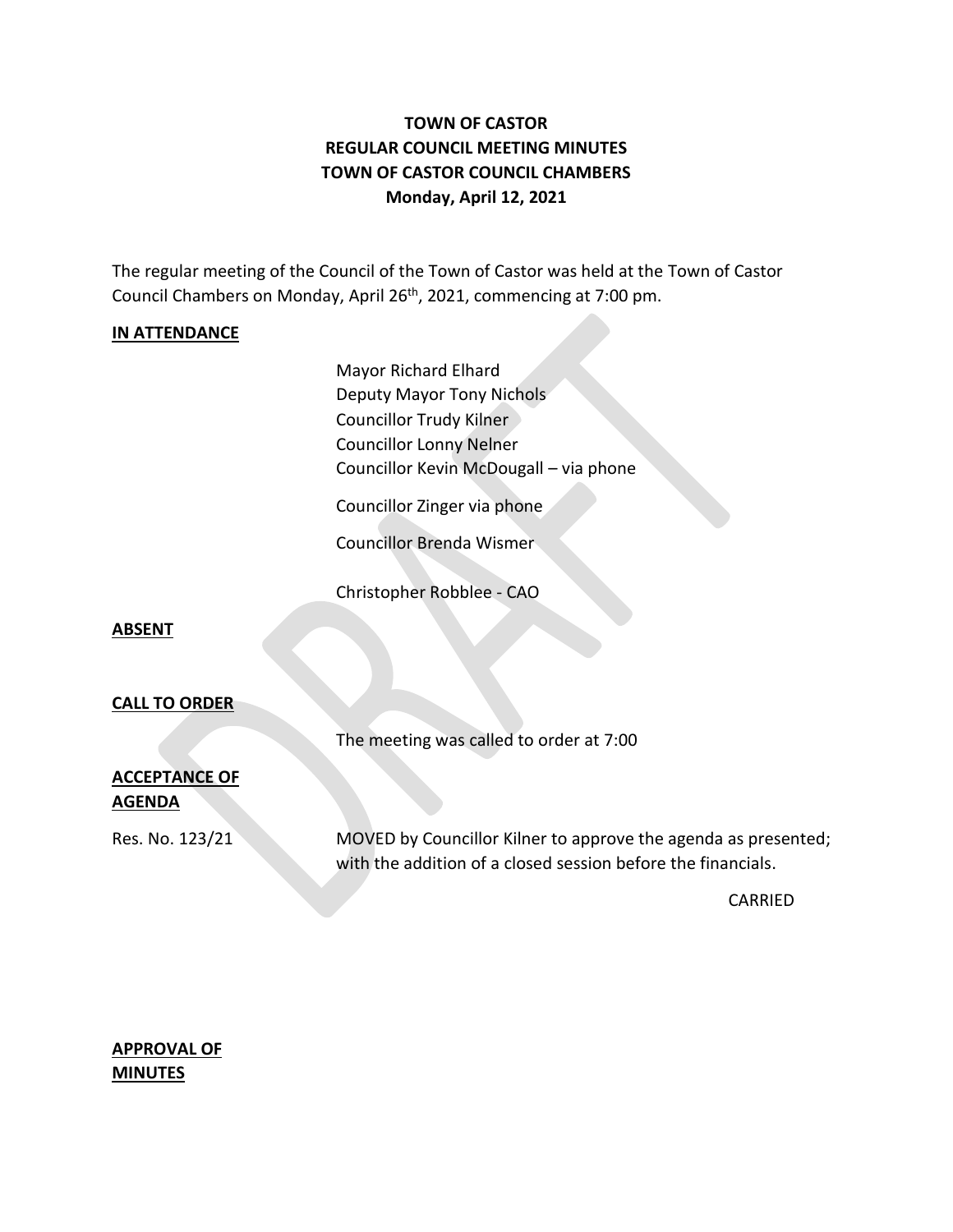| Res. No. 124/21          | MOVED by Councillor Nichols that the minutes of the regular<br>meeting of council held on April 12 <sup>th</sup> , 2021 be approved, with the<br>changes as presented                     |                |
|--------------------------|-------------------------------------------------------------------------------------------------------------------------------------------------------------------------------------------|----------------|
|                          |                                                                                                                                                                                           | <b>CARRIED</b> |
| <b>DELEGATION</b>        |                                                                                                                                                                                           |                |
| Res. No 125/21           | MOVED by Councilor Nelner to receive Sargent Pike's<br>presentation as information.                                                                                                       |                |
| <b>FINANCIAL REPORTS</b> |                                                                                                                                                                                           |                |
|                          |                                                                                                                                                                                           |                |
| Res. No. 126/21          | MOVED by Councillor Nelner that account numbers 269988-27012<br>be approved for payment and that the list of Accounts be marked<br>Schedule "A" and attached to these minutes of Council. |                |
|                          |                                                                                                                                                                                           | CARRIED        |
| Res. No. 127/21          | MOVED by Councillor Zinger to accept the cash statement as<br>presented.                                                                                                                  |                |
|                          |                                                                                                                                                                                           | CARRIED        |
| Res. No. 128/21          | MOVED by Councillor McDougall to accept the water and gas<br>reconciliation as presented.                                                                                                 |                |
|                          |                                                                                                                                                                                           | CARRIED        |
| Res. No. 129/21          | MOVED by Councillor Kilner to enter a closed session under FOIP<br>section 17                                                                                                             |                |
|                          |                                                                                                                                                                                           | CARRIED        |
|                          | Councillor Wismer declares a pecuniary interest                                                                                                                                           |                |
|                          | Council entered a closed session at 7:25pm                                                                                                                                                |                |
| Res. No. 130/21          | MOVED by Councillor McDougall to exit a closed session.                                                                                                                                   |                |
|                          |                                                                                                                                                                                           | <b>CARRIED</b> |
|                          | Council exited a closed session at 7:55pm                                                                                                                                                 |                |
| Res. No. 131/21          | MOVED by Councillor Nelner to pay to Castor Medical Clinic<br>\$10,000 for 10 months of operations.                                                                                       |                |

CARRIED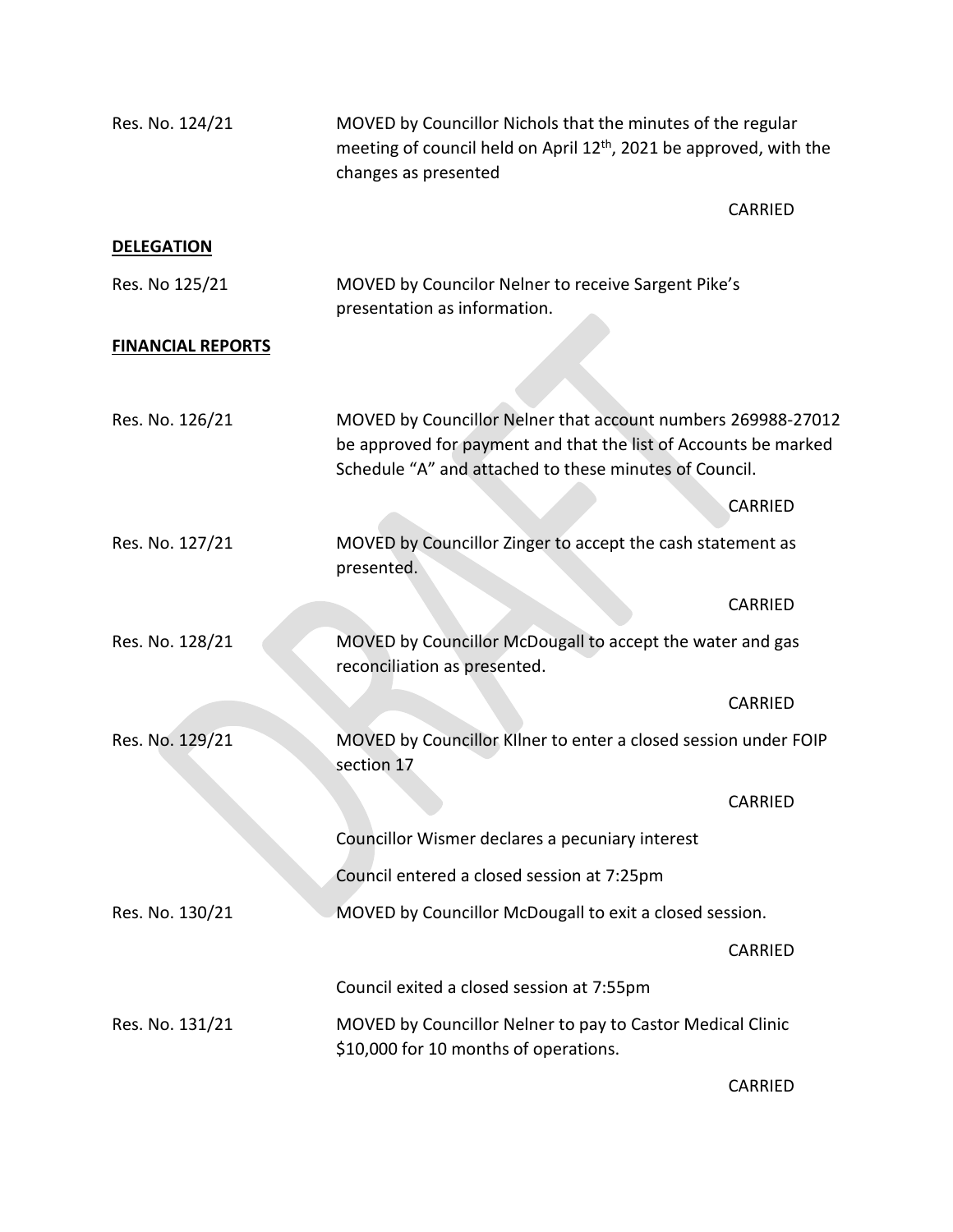| Res. No. 132/21       | MOVED by Councillor Zinger to set the tax increase at 0%                                                               |                 |  |
|-----------------------|------------------------------------------------------------------------------------------------------------------------|-----------------|--|
|                       |                                                                                                                        | <b>DEFEATED</b> |  |
| Res. No. 133/21       | MOVED by Councillor Nichols to set taxes at taxes at the 1%<br>increase                                                |                 |  |
|                       |                                                                                                                        | CARRIED         |  |
| <b>BYLAW</b>          |                                                                                                                        |                 |  |
| Res. No. 134/21       | MOVED by Councillor Wismer to give first reading to Bylaw #1085<br>- Taxation Bylaw                                    |                 |  |
|                       |                                                                                                                        | CARRIED         |  |
| Res. No. 135/21       | MOVED by Councillor Kilner to give second reading to Bylaw<br>#1085 - Taxation Bylaw                                   |                 |  |
|                       |                                                                                                                        | CARRIED         |  |
| Res. No. 136/21       | MOVED by Councillor Nichols to give third and final reading to<br>Bylaw #1085 - Taxation Bylaw                         |                 |  |
|                       |                                                                                                                        | CARRIED         |  |
| <b>CORRESPONDENCE</b> |                                                                                                                        |                 |  |
| Res. No. 137/21       | MOVED by Councillor Nelner to receive for info with the letter<br>from IODE.                                           |                 |  |
|                       |                                                                                                                        | CARRIED         |  |
| <b>BUSINESS</b>       |                                                                                                                        |                 |  |
| Res No. 138/21        | MOVED by McDougall to bring back structural cost for the radio<br>tower and ensure all unused equipment is taken down. |                 |  |
|                       |                                                                                                                        | CARRIED         |  |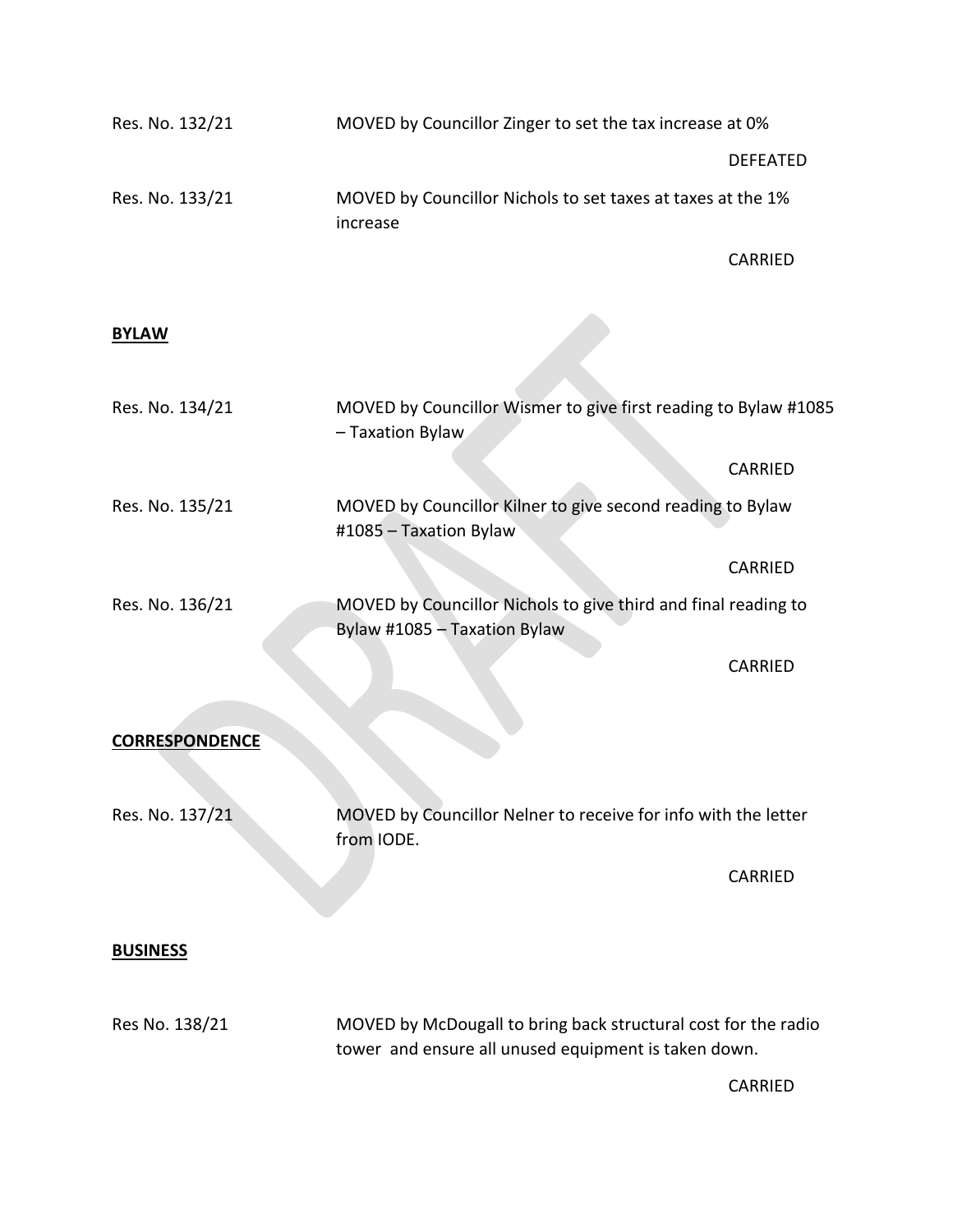## **COMMITTEE REPORTS**

| Res. No. 139/21       | MOVED by Councillor Wismer to accept the Councillor reports for<br>information.                    |
|-----------------------|----------------------------------------------------------------------------------------------------|
|                       | CARRIED                                                                                            |
| Res. No 140/21        | MOVED by councillor Nichols to accept the SMT reports as<br>presented.                             |
| Res. No. 141/21       | MOVED by Councillor Nelner to accept the C.A.O. report for<br>information.                         |
|                       | <b>CARRIED</b>                                                                                     |
| <b>CLOSED SESSION</b> |                                                                                                    |
|                       | MOVED by Councillor McDougall to have a break                                                      |
|                       | CARRIED                                                                                            |
|                       | Council Broke at 9:07pm                                                                            |
|                       | Council Returned at 9:13pm                                                                         |
| Res. No. 142/21       | MOVED by Councillor Wismer enter a closed session under<br>Division 2, Section 17 of the FOIP act. |
|                       | CARRIED                                                                                            |
|                       | Council enters a closed session at 9:13pm                                                          |
|                       |                                                                                                    |
| Res. No. 143/21       | MOVED by Councillor Zinger to exit a closed session.                                               |
|                       | <b>CARRIED</b>                                                                                     |
|                       | Council exits the closed session at 9:27pm                                                         |